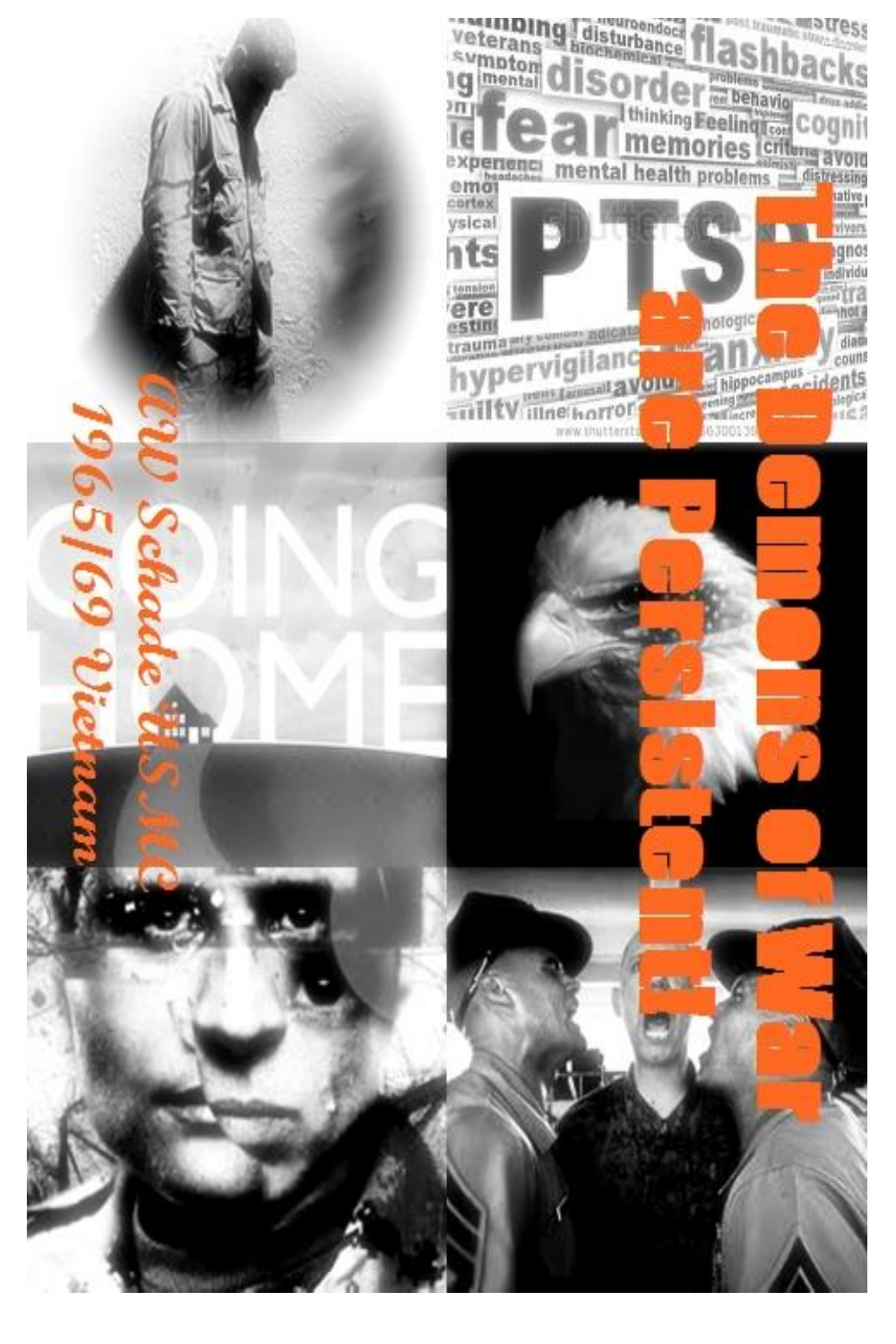### **"The Demons of War are Persistent"**

A Personal Story of Prolonged PTSD

### **—A.W. Schade, USMC 1965/69**

 *Forty years have passed since my deployment as a combat Marine to Vietnam. However, only several years since I acknowledged my inability to continue suppressing the demons alone. Like many veterans, the "Demons" have haunted me through nightmares, altered personas, and hidden fears.*

 *Even as many veterans manage the demons' onslaught successfully, millions survive in destitution, needless solitude and social disconnection. Scores consider themselves cowards, should they concede to the demons' hold. Countless live in denial and loneliness, protecting their warrior's pride. The most vulnerable tormented by guilt and feeling forever alone — too often choose to "end" their lives.*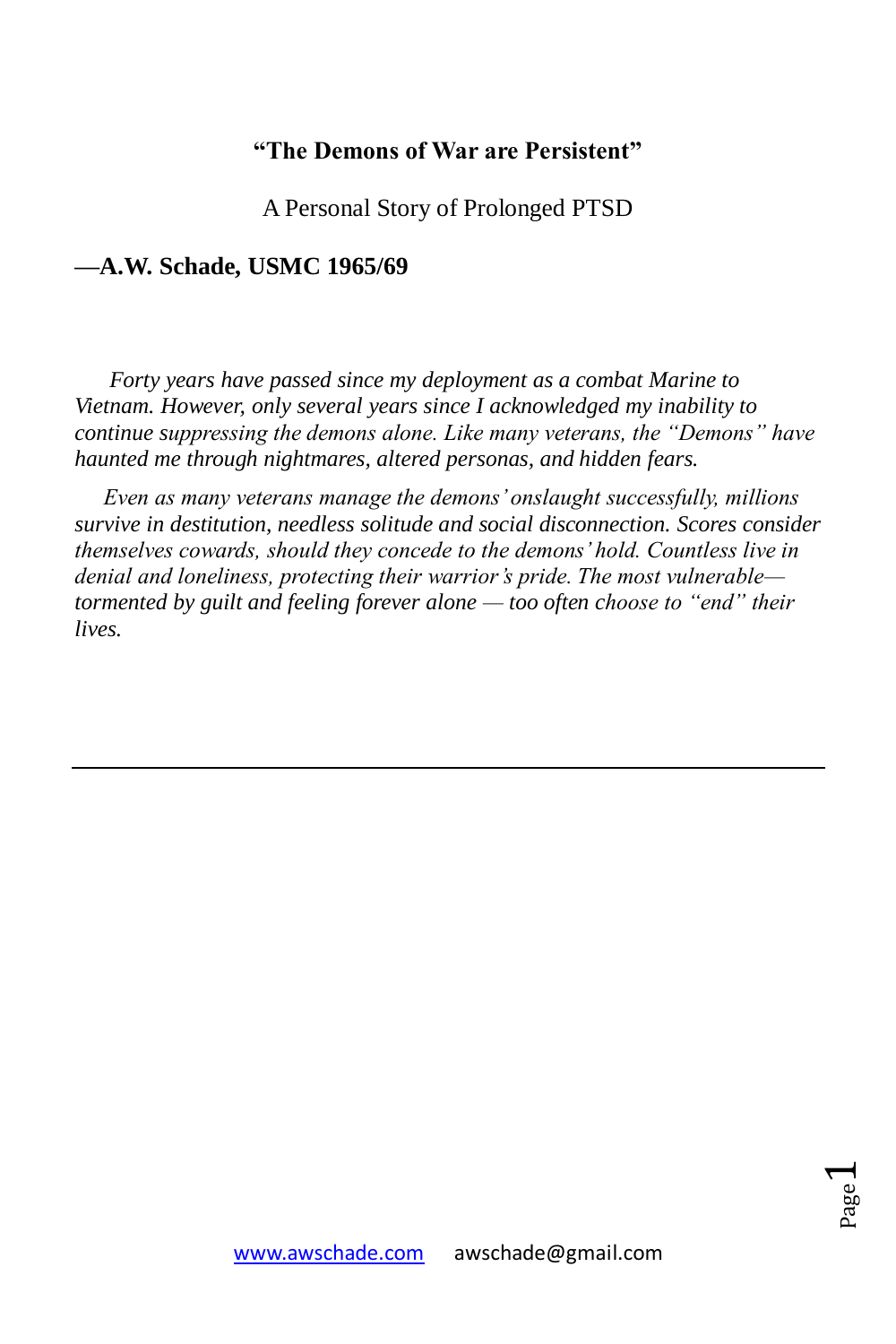

s friends and family gather to celebrate another joyful holiday, I am often disheartened, reminded by vivid memories of lost friendships and battlefield carnage that erratically seeps from a s friends and family gather to celebrate another joyful holiday, am often disheartened, reminded by vivid memories of lost friendships and battlefield carnage that erratically seeps from a vulnerable partition of my mind. decades before, as a mechanism to survive in society. I unwittingly clutch at a profound loneliness as I avoid searching for memories of my youthful years. If I dare to gaze into my past, I must transcend a cloak of darkness weaved to restrain the demons from so many years before.

My pledge to God, Country, and Marine Corps was more than forty years ago. As a young, unproven warrior, I consented to the ancient rules of war. At eighteen, like many others, I was immersed in the ageless stench of death and carnage, in the mountains and jungles of Vietnam. However, my journey began much earlier, on a sixty-mile bus ride with other nervous teenagers, to New York City's legendary Induction Center at 39 White Hall Street.

We went through lines of examinations and stood around for hours, recognizing one another's bare asses before we could learn each other's names. We did not realize so many of us would remain together in squads and fire teams, building deep-seeded bonds of friendships along our journey. Our initial 'shock' indoctrination began immediately at Parris

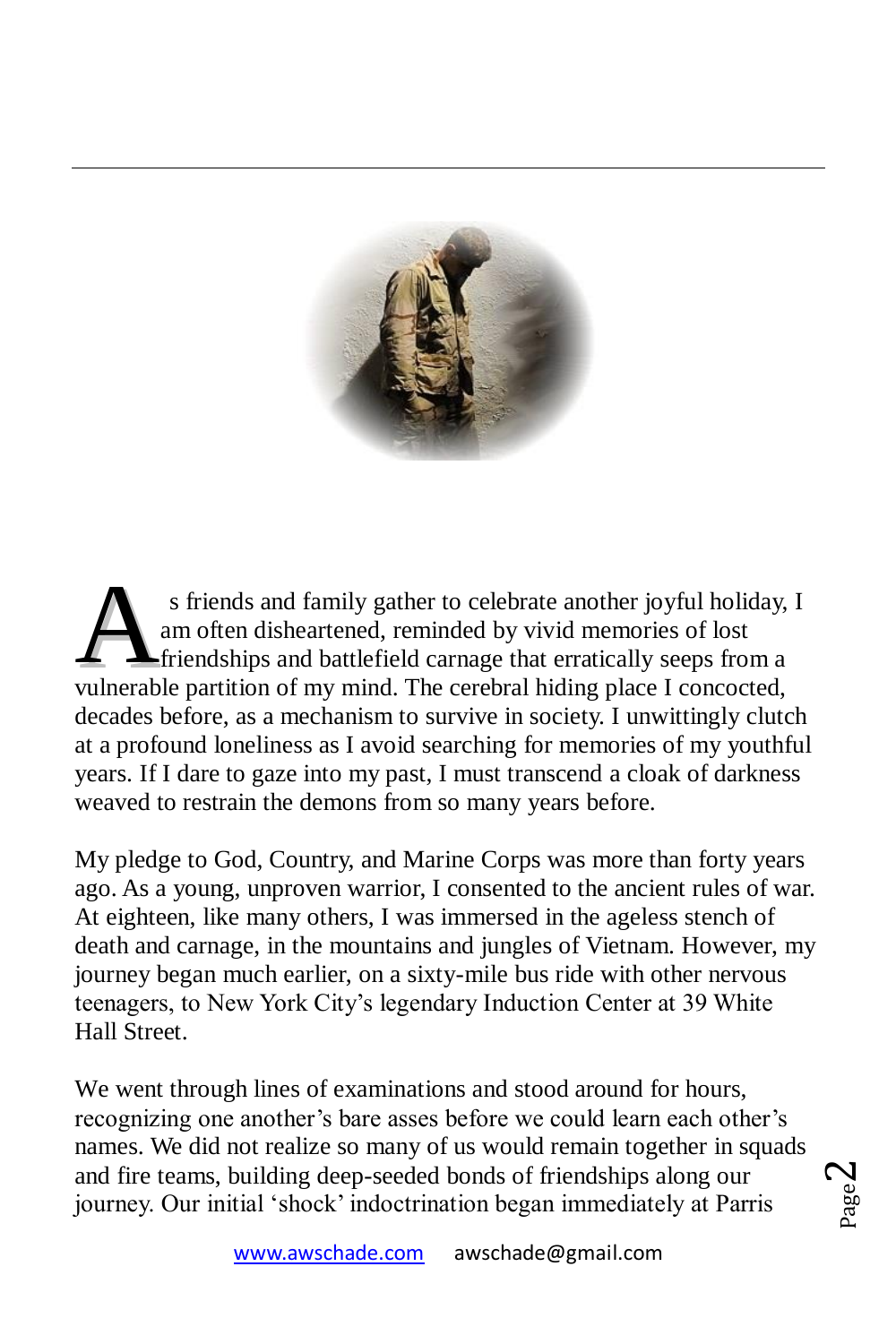Island; intimidating Drill Instructors scrambled our disoriented butts off the bus, organized us into a semblance of a formation, and herded us to the barracks for a night of hell!

Anxiety, second-guessing our decision to join, and apprehension was our welcoming. Following what we thought would be sleep (but was actually a nap), we awoke in awe to explosive clamor, as the DIs banged on tin garbage can lids next to our bunks, yelling 'get up you maggots.' Even the largest recruits trembled.

We remained maggots for the next few weeks and began intense physical and mental training, slowly recognizing the importance of "the team" instead of "the individual." In less than sixteen weeks we were proud United States Marines. It was a short celebration though, as we loaded our gear and headed, in order, to Camp Lejeune, Camp Pendleton, Okinawa and then the Philippines, where we continued to enhance our stealth and killing skills, before executing these talents on the already blood-soaked fields of Vietnam.

We argued and fought amongst ourselves as brothers often do. Still, we never lost sight of the bonds we shared: We were United States Marines with an indisputable commitment to "always cover each other's back." Crammed into the bowels of Navy Carrier Ships, we slept in hammocks with no more than three inches from your brother's butt above you. The sailors laughed as these self-proclaimed "bad-ass Marines" transformed into the wimpy "Helmet Brigade." We vomited into our skull buckets for days on our way to Okinawa, where we would engage in counter guerrilla warfare training. Aware that we were going to Vietnam, we partied hard in every port. The first of our battles were slug fests in distant bar-room brawls.

ო Conversely, our minds were opened to the poverty and living conditions of these famous islands in the Pacific. Their reputations preceded them, but stories about war with Japan—John Wayne movies—were not what we found. Instead, we found overpopulated, dirty cities; we were barraged constantly by poor children seeking any morsel of food. In the fields, families lived in thatched huts with no electricity or sanitary conditions. While training I experienced the horror of being chased by a two-ton water



Page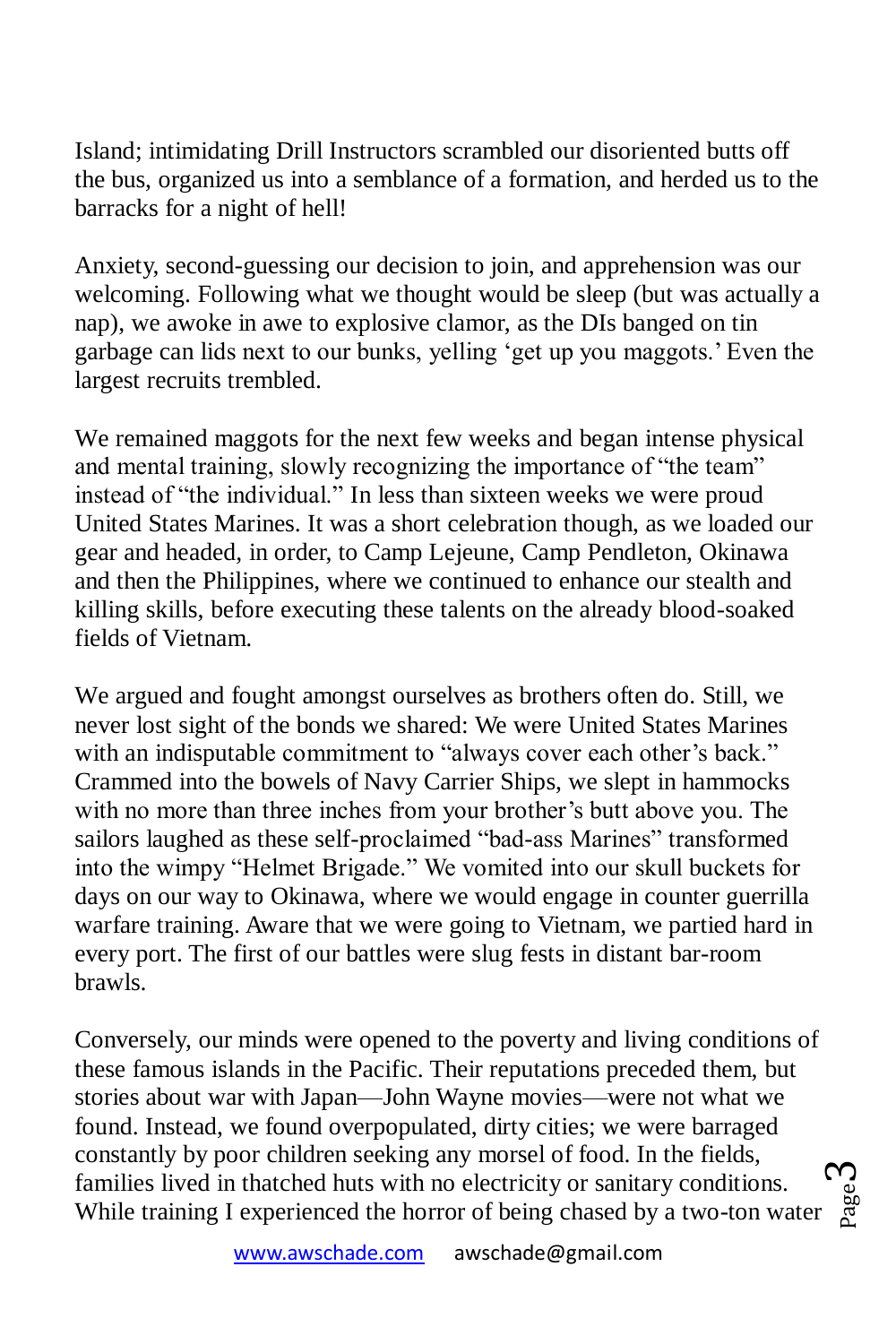buffalo (with only blanks in my rifle). Moments before, this same beast was led around by a ring through its nose by a ten-year old boy. Worse than the chasing was hearing the laughter of brother Marines watching me run at full speed, trying to find something to climb. In a tree, I felt as though I was losing the "macho" in Marine, and we were still thousands of miles from Vietnam.

In confidence, we spoke as brothers about our fears, hardships growingup, family, girlfriends, times of humiliation, prejudice, and what we planned to do in our lifetime once our tour of duty in Vietnam was over. We knew each other's thoughts and spoke as though we would all return home alive, never considering the thought of death or defeat. We had not learned that lesson, yet. Moreover, we dreamed of going home as respected American warriors who defended democracy in a remote foreign land, standing proud, feeling a sense of accomplishment, and experiencing life, as none of our friends at home would understand. Our country had called and we answered.

We transferred to a converted WWII aircraft carrier that carried helicopters and Marines instead of jet planes. We were to traverse the coast of Vietnam and deploy by helicopter into combat zones from the Demilitarized Zone, the imaginary line separating North and South Vietnam, to the provinces and cities of Chu Lai and Da Nang. Then further south, to the outer fringes of Vietnam's largest city, which was, at that time, Saigon.

Within sight of land, we heard the roar of artillery, mortars and the familiar crackling of small-arms fire. These were sounds we were accustomed to because of months of preparing ourselves for battle. However, for the first time, we understood the sounds were not from playing war games. Someone was likely dead. Anxiety, adrenaline highs, and fear of the unknown swirled within my mind.

Was I prepared? Could I kill another man? Would another man kill me? From that point forward, death was part of my life. We would eventually load into helicopters, descending into confrontations ambivalent, yet assured we were young, invincible warriors. We were convinced the South

Page 4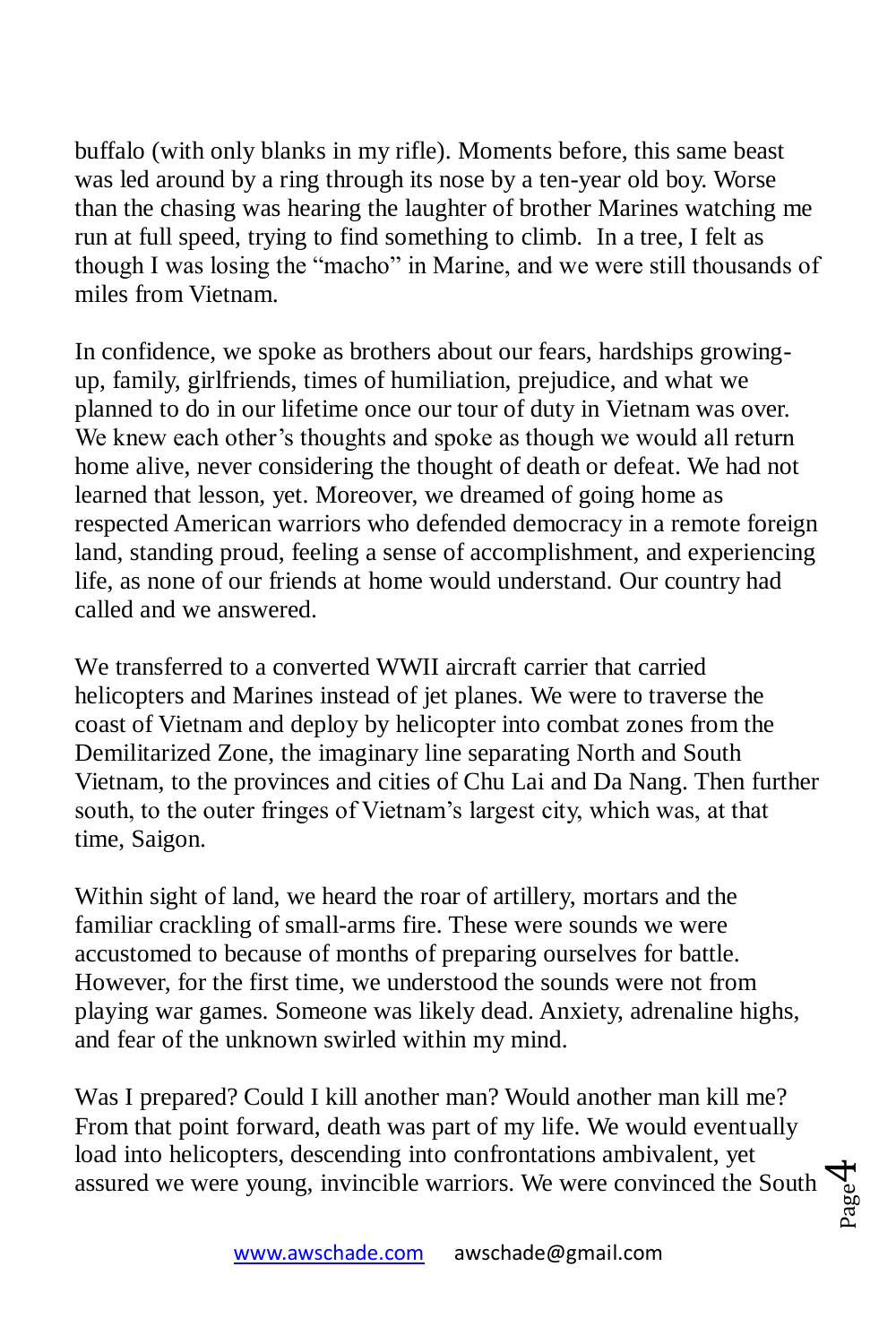Vietnamese people needed us; many of them did. Thus, our mission was simple: save the innocent and banish the enemy to Hell!

The first time we touched down on Vietnam soil, we mechanically spread out in combat formation. Immediately, everything I was taught to watch out for rushed through my mind: "Was the enemy around us?" "Was I standing near an enemy grenade trap, or stepping toward a punji pit filled with sharpened bamboo spikes?" Seeing our company walking through the low brush gave me comfort, until an unexpected explosion deafened our senses. We immediately hit the ground and went into combat mode, establishing our zones of fire. There was nothing to think about except engaging the enemy. We were ready for battle.

We waited, but heard no gunfire or rockets exploding, only a few Marines speaking several hundred feet away. One yelled, "I can't F'N" believe it!" We learned our first meeting with death was due to one of our brother's grenade pins not being secured; we assumed it was pulled out by the underbrush. Regardless, he was dead. Staring at his lifeless body, I felt the loss of youthful innocence gush away.

One engagement began with us being plunged into chaos from helicopters hovering a few feet off the ground. We anxiously leapt—some fell—into the midst of an already heated battle. The enemy sprung a deadly assault upon us. I became engrossed in the shock, fear, and adrenaline rush of battle. It was surreal! It was also not the time to ponder the killing of another human being, recall the rationale behind the ethics of war, or become absorbed in the horror of men slaughtering each other. Thoughts of war's demons certainly were not on my mind.

ഥ When the killing ceased and the enemy withdrew, I remained motionless, exhausted from the fighting. With only a moment to think about what had just occurred, the shock, hate, and anger were buried under the gratitude of being alive. I had to find out which brothers did or did not survive, and as I turned to view the combat zone, I witnessed the reality of war: dreams, friendships, and future plans vanished. We knelt beside our brothers, some dead, many wounded, and others screaming in pain. A few lay there dying silently.

Page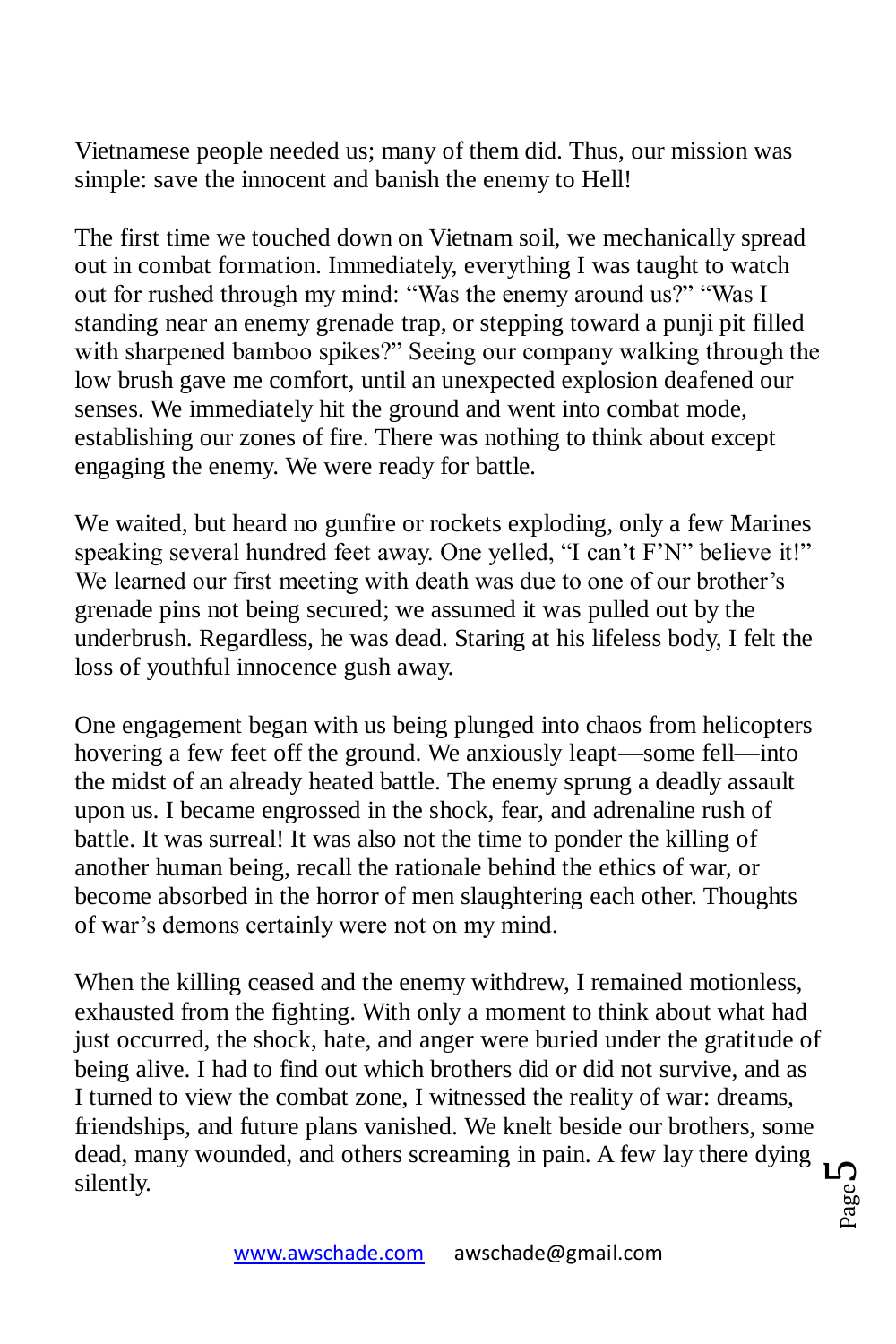As I moved about the carnage, I noticed a lifeless body, face down, and twisted abnormally in jungle debris. I pulled him gently from the tangled lair, unaware of the warrior I had found. Masked in blood and shattered bones, I was overwhelmed with disgust and a primal obsession for revenge as I realized the warrior was my mentor, hero, and friend.

My voice fragmented, I spoke at him as if he were alive: "Gunny, you can't be dead! Son-of-a-bitch, you fought in WWII and Korea, how can you die in this God for-shaken country! Get up Marine!" Tears seeped down my face; I whispered that he would not be forgotten. I placed him gently in a body bag, slowly pulling the zipper closed over his face, engulfing him in darkness.

Navy Corpsmen—our extraordinary brothers—worked frantically to salvage traumatized bodies. We did our best to ease the pain of the wounded as they prayed to God Almighty. "With all my heart I love you, man," I told each friend I encountered. However, some never heard the words I said, unless they were listening from Heaven. I was unaware of the survivor's guilt brewing deep inside me.

n two or three weeks our mission was completed; we flew by helicopter I from the jungle to the safety of the ship. None of us rested, instead remembering faces and staring at the empty bunks of the friends who were not there. I prayed for the sun to rise slowly, in order to delay the forthcoming ceremony for the dead.

Early the next morning, we stood in a military formation on the aircraft carrier's deck. I temporarily suppressed my emotions as I stared upon the dead. Rows of military caskets, identical in design, with an American flag meticulously draped over the top, made it impossible to distinguish which crates encased my closest friends. As taps played, tears descended. For the first time I understood, that in war, you never have a chance to say goodbye. I pledged silently to each of my friends that they would never be forgotten: A solemn promise I regretfully only kept through years of nightmares or hallucinations.

Page 6Combat is vicious; rest is brief; destroying the enemy was our mission. We fought our skillful foes in many battles, until they or we were dead,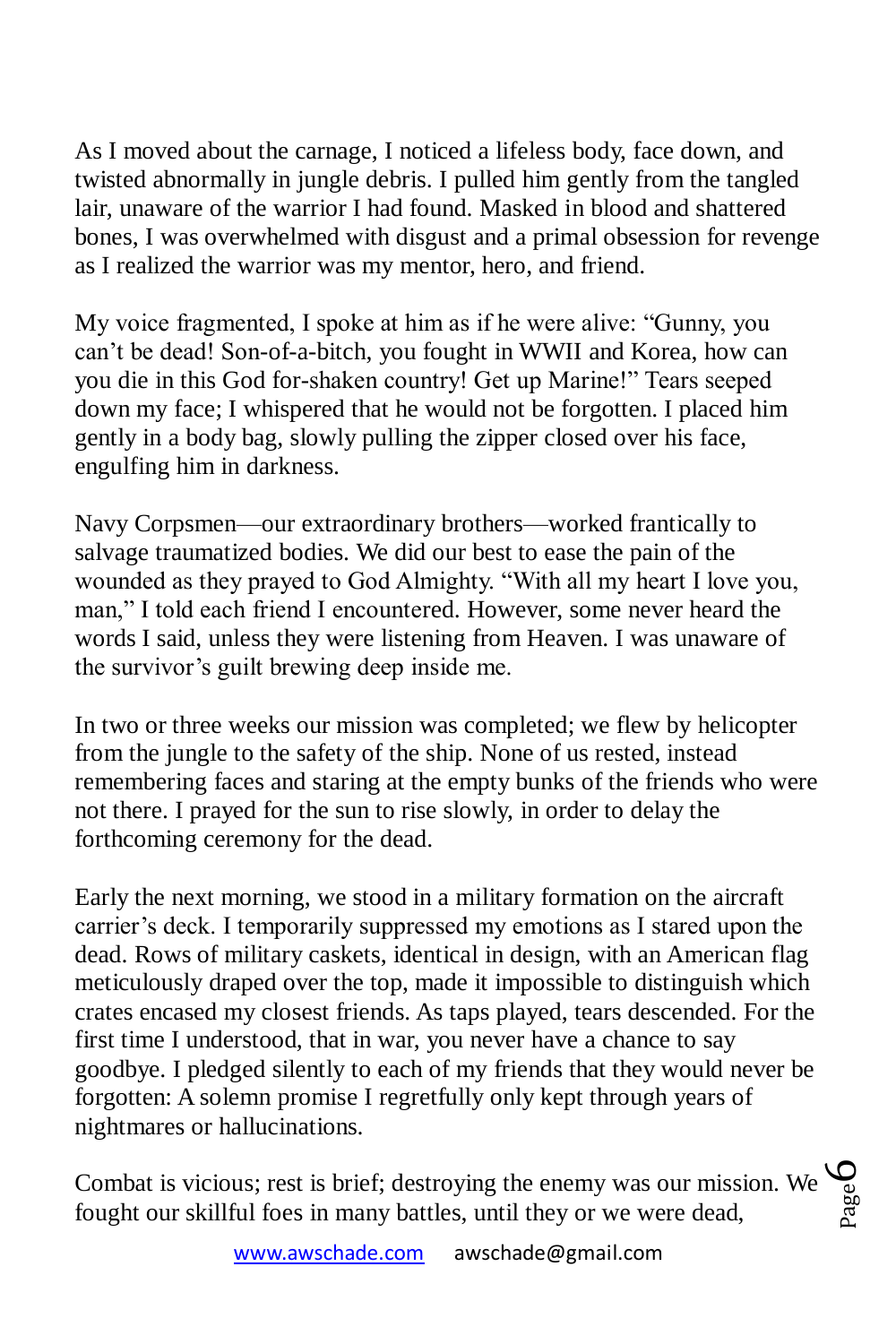wounded, or overwhelmed. Engaging enemy troops was horrific in both jungles and villages. We had to either accept or build psychological boundaries around the terror.

Nonexistent were the lines of demarcation; we constantly struggled to identify which Vietnamese was a friend and which was a foe. The tormenting acknowledgement that a woman or child might be an enemy combatant had to be confronted; it was often an overwhelming decision to make.

was not aware of the change in my demeanor. In time, I merely assumed I I had adjusted emotionally to contend with the atrocities and finality of war. I acquired stamina, could endure the stench of death, eliminate enemy combatants with little or no remorse, suppress memories of fallen companions, and avoid forming new, deep-rooted friendships. I struggled to accept the feasibility of a loving Lord. I never detected the nameless demons embedding themselves inside of me.

At the end of my tour, I packed minimal gear and left the jungle battlefields of Vietnam for America, never turning to bid farewell or ever wanting to smell the pungent stench of death and fear again. Within seventy-two hours, I was on the street I left fourteen months prior, a street untouched by war, poverty, genocide, hunger, or fear.

I was home. I was alone. Aged well beyond my chronological years of nine-teen, I was psychologically and emotionally confused. I was expected to transform from a slayer back into a (so-called) civilized man.

Except for family members and several high-school friends, returning home from Vietnam was demeaning for most of us. There were no bands or cheers of appreciation or feelings of accomplishment. Instead, we were shunned and ridiculed for fighting in a war that our government assured us was crucial and for an honorable cause. I soon found that family, friends, and co-workers could never truly understand the events that transformed me in those fourteen months.

I changed from a teenage boy to a battle hardened man. I was not able to engage in trivial conversations or take part in the adolescent games many

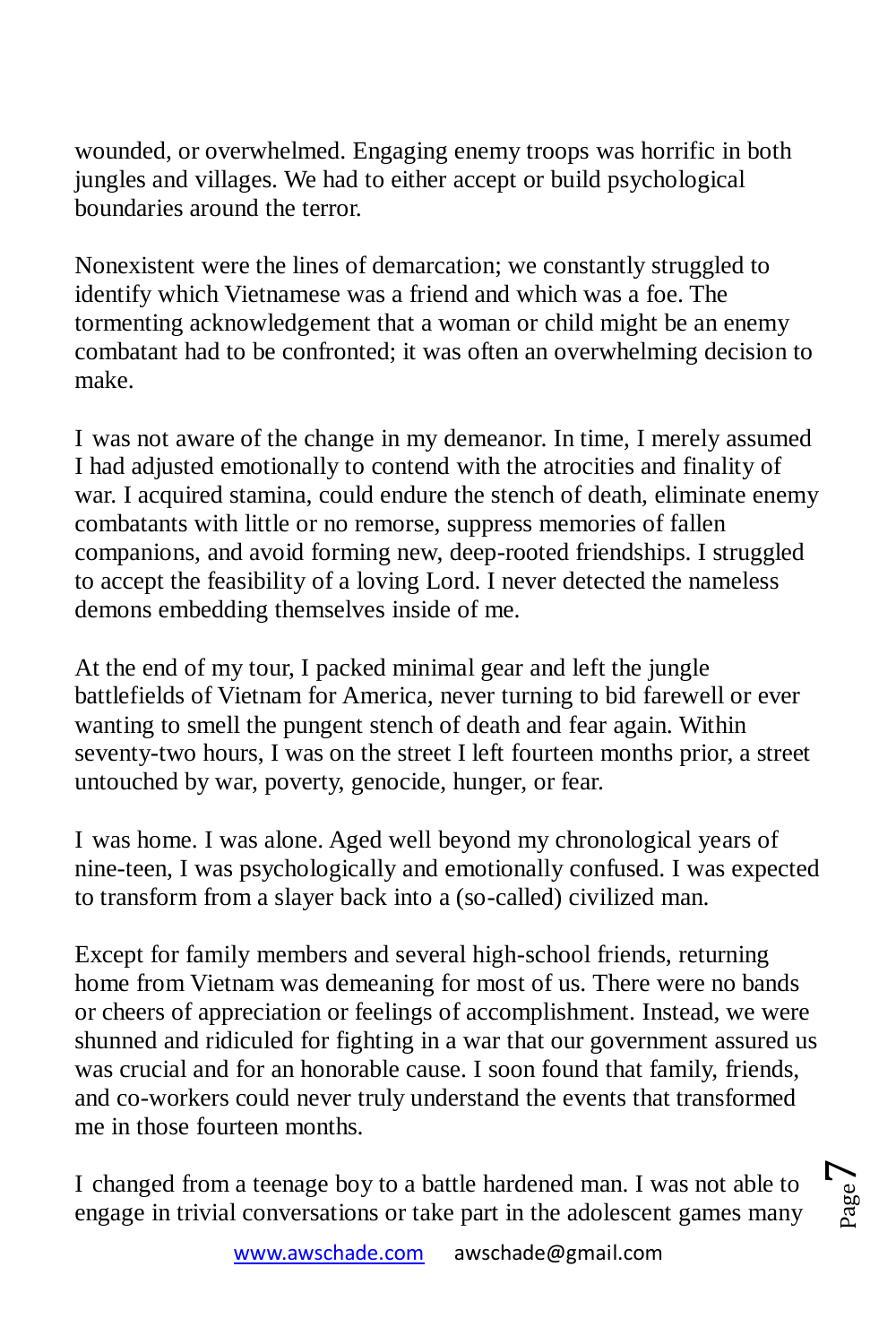of my friends still played. For them, life did not change and "struggle" was a job or the "unbearable" pressure of college they had to endure. It did not take me long to realize that they would never understand; there is no comparison between homework and carrying a dead companion in a black zipped bag.

The media played their biased games by criticizing the military, never illuminating the thousands of Vietnamese saved from mass execution, rape, torture, or other atrocities of a brutal northern regime. They never showed the stories of American "heroes" who gave their lives, bodies, and minds to save innocent people caught in the clutches of a "controversial" war. For years, my transition back to society was uncertain. I struggled against unknown demons and perplexing social fears. I abandoned searching for surviving comrades or ever engaging in conversations of Vietnam.

Worse, I fought alone to manage the recurring nightmares, which I tried to block away in a chamber of my mind labeled; "Do not open, horrors, chaos and lost friends from Vietnam." However, suppressing dark memories is almost impossible. Random sounds, smells, or even words unleash nightmares, depression, anxiety and the seepage's of bitterness I alluded to before. I still fight to keep these emotions locked away inside me.

Today, my youth has long since passed and middle age is drifting progressively behind me. Still, unwelcome metaphors and echoes of lost souls seep through the decomposing barriers fabricated in my mind. Vivid memories of old friends, death, guilt, and anger sporadically persevere. There may be no end, resolution, or limitations to the demons' voices. They began as whispers and intensified—over decades—in my mind.

"Help me buddy!" I still hear them scream, as nightmares jolt me from my slumber. I wake and shout, "I'm here! I'm here my friend," and envision their ghostly, blood-soaked bodies. I often wonder if more Marines would be alive if I had fought more fiercely. "I had to kill!" I remind myself; as visions of shattered friends, and foes hauntingly reappear at inappropriate times.

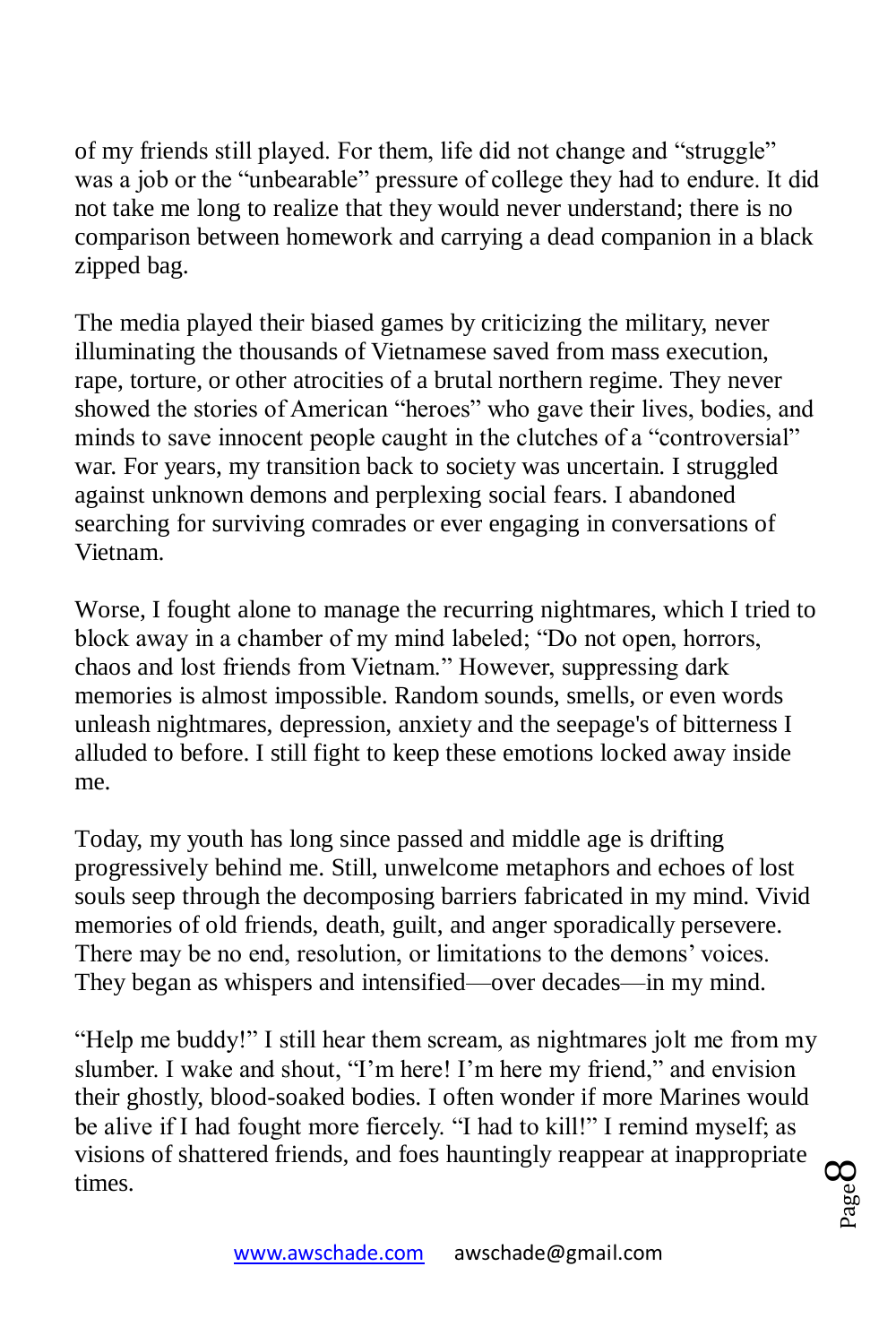Guilt consumes my consciousness as I recall the mayhem of war, and what we had to do to survive. As well I question: Why did I survive and not them? Most horrible, however, is the conflicting torment I feel when I acknowledge that I am thankful it was others instead of me.

Regardless of which war a person fought, I am sure many of their memories are similar to mine, as many of mine are to theirs. I never recognized the persistence of the demons, nor realized how quickly they matured deep within my soul. Disguised and deep-rooted, the demons cause anxiety, loneliness, depression, alcohol abuse, nightmares, and suicidal thoughts; traits that haunt many warriors for a lifetime. For thirtyfive years, I would not admit these demons were inside me, and believed seeking medical assistance for what was going on in my mind, was a weakness in a man.

It was not until the first Gulf War began in 1990, that I sensed the demons were again bursting from within. No matter how hard I tried to avoid them, I could not escape the vivid images and news coverage of every aspect of the war. Eventually, the bodies and faces in the media were not strangers anymore; they were the faces of my brothers from a much older and forgotten war. Encouraged by peers and several family members, I finally sought assistance from VA doctors, who immediately diagnosed me with PTSD and began an ongoing treatment program.

During my third or fourth group therapy session at the VA, the psychiatrist leading the meeting persuaded me to speak about myself, starting with my overall thoughts of my tour in Vietnam, but then focusing on what I accomplished instead of what I lost. After a long hesitation, I told them the greatest accomplishment in Vietnam was the hundreds of people our teams personally saved from rape, torture, or savage death.

We did not give a damn about the politicians and college students arguing back home, or running off to Canada to avoid the draft. We were enlisted Marines, on the front lines, protecting innocent people caught up in a horrific war.

My most positive moment, I continued, was when I lifted a three-year-old girl from the rubble that separated her from her parents, who were

Page  $\sigma$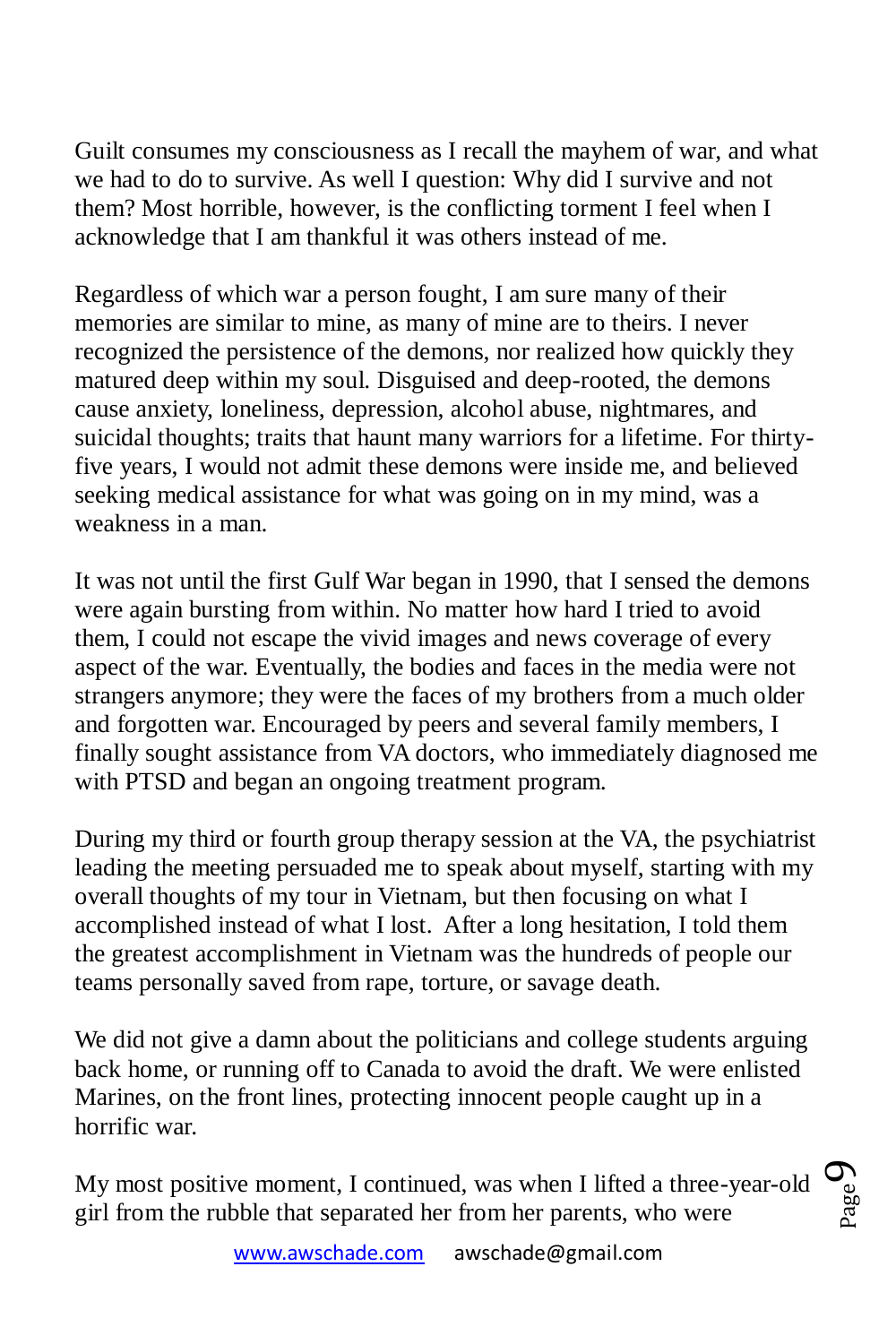slaughtered by the Viet Cong for giving us rice the day before. Though traumatized and trembling in fear, she reached up to me, and I cradled her gently in my arms and made her smile for only a moment. I handed her to one of our extraordinary corpsman, and continued to seek out the enemy who committed these atrocious murders. It was then I understood why I was in Vietnam.

However, as with everything I masked in my subconscious, I obscured that moment of compassion for decades until this small therapy group encouraged me to glance back and look for positive events buried within the worst of my war memories.

Regarding my post-war years, the doctor asked me to focus on my career, an area where he knew I had some success. I explained that when I left the Marines after four years, I was youthful and confident in myself. I had no clue what depression and anxiety were, and I thought the nightmares were personal and temporary. I was determined to look forward, and in no way backwards to the war. Unfortunately, today I realize that while constantly looking forward helped me avoid chaotic memories of war, it also cloaked the memories of my formative younger years, and positive events throughout my life.

I never relished talking about myself, and thought it would be a good time to stop. However, the group asked me to continue. As peers, they knew I needed to feel a purpose, and not think my life was a second-rate existence. I was reluctant; as I looked around the room and knew many of the Vets succumbed to PTSD early in life and did not fare as well as I did. I felt I was about to sound like a wimp, or worse, a self-centered ass.

Awkwardly, I began to tell them - with many gaps - about my career after Vietnam. My first recollection was one they all understood. I went through eleven or twelve jobs feeling totally out of place. Watching sales managers gather their teams, and with fanatical enthusiasm tell us how great we were, and together we would attain the highest sales revenue, whipping all other regions. To me, compared to combat in the jungles of Vietnam, this was a game.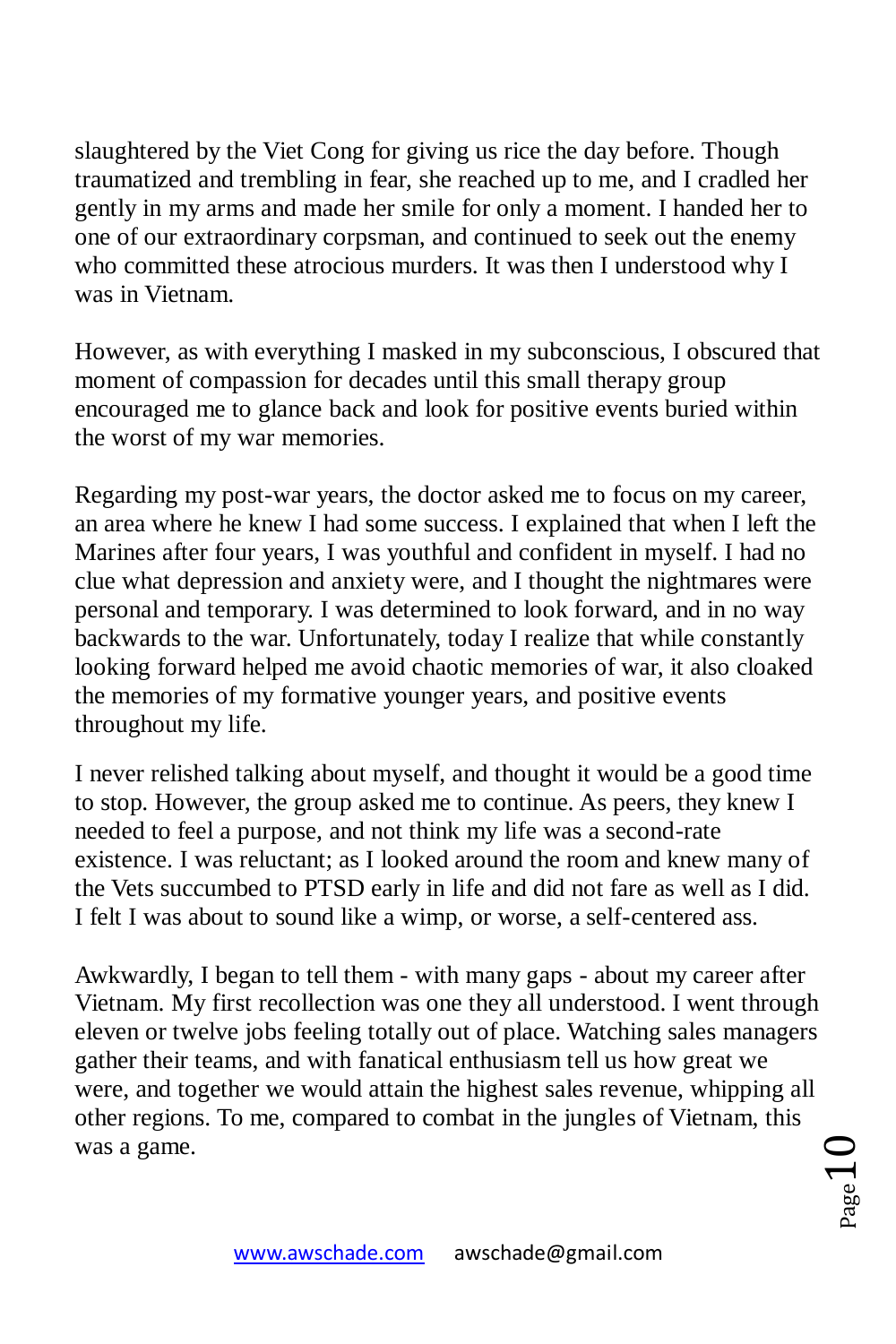Feeling extremely frustrated within the environment of civilian life, I was ready to head back to the military. However, before reenlistment happened, I got married to my current wife of 40 plus years, who will be the first to tell you living with a type-A personality with PTSD is often a living hell, especially since she had no idea what I was battling. But, neither did I. Like millions of warriors before me, I never spoke to anyone about the war, or the nightmares that abruptly woke me, soaked in sweat and tears.

I decided not to reenlist and pursued a career in business. After numerous jobs, I finally landed a position with a bank repossessing cars - a smallscale adrenalin rush, at times. Within five years, I worked my way up to branch manager.

Bored, of my repetitive tasks in banking, I accepted an offer from a very large computer company to join as a collection administrator. Though it seemed as if it was starting over, I was promoted into management within a year. Focusing on new business challenges aided me in keeping the demons at bay. Subsequent promotions followed.

Within roughly eight years, I was selected to attend Syracuse University to attain a degree in Management - paid by the company at full salary. I continued to accept challenging positions in finance, marketing, business development, sales and world travel.

At first, traveling to other countries was great, but after the second or third twenty-one-hour flight to Bangkok or Singapore, it got old quick. I began to realize boredom and repetition were major catalysts for my emotional setbacks; having too much time to think was a recipe for falling hard into the bowels of PTSD.

As years passed, anger, frustrations, mood swings, and depression were common events affecting me, my family and career. I stopped moving forward, and spent more time battling the memories of the past. It was at that time I understood the demons never leave; they simply wait for a sliver of weakness to overwhelm you.

 $_{\rm Page}11$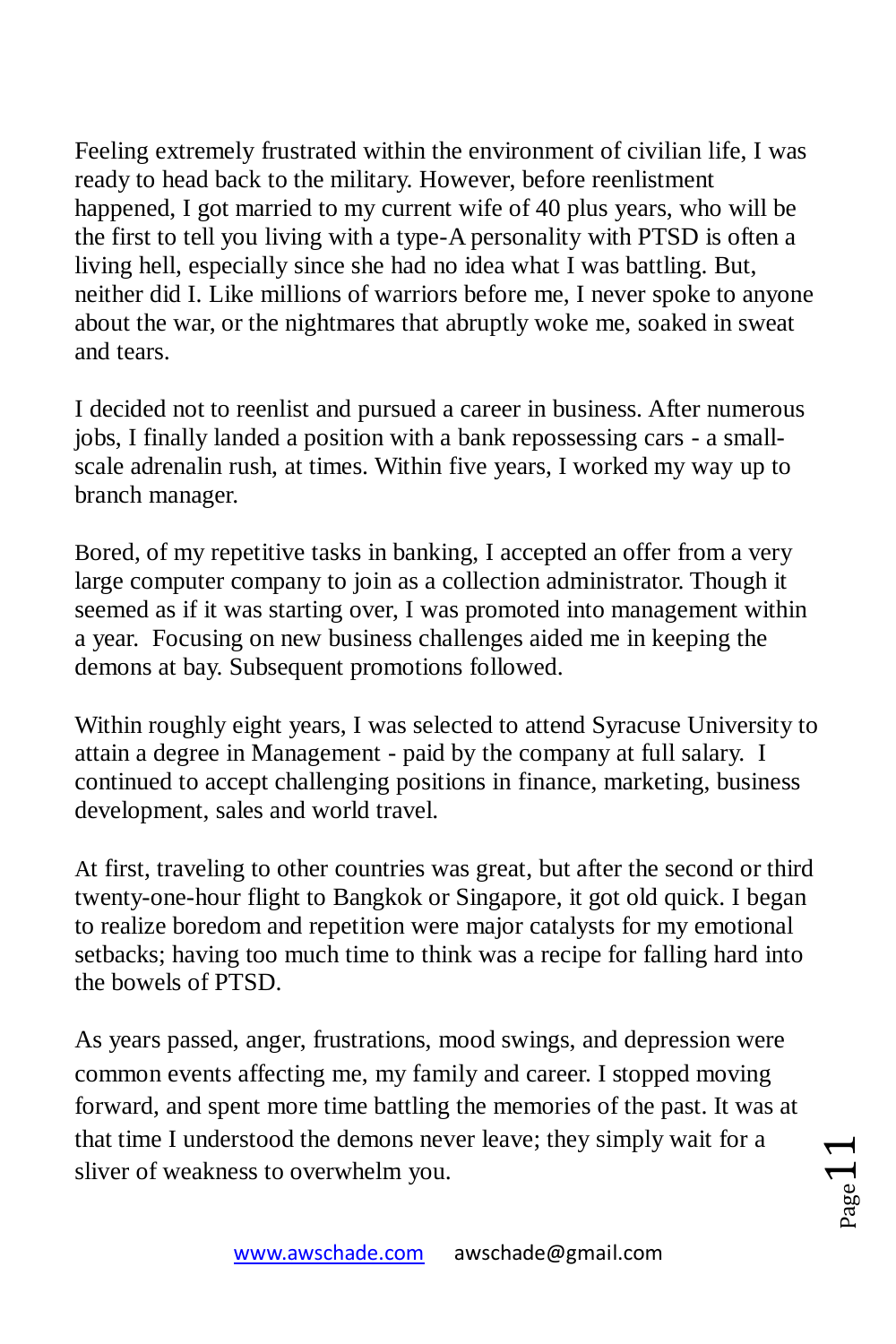Consequently, these conditions, as well as heightened road-rage, quick to anger, and sometimes not able to carry on an articulate conversation, I unenthusiastically retired early from my very well-paying job. This, of course, decreased my income significantly, and opened new crevices in my rapidly deteriorating armor. The demons seized a stronghold; they are persistent.

I have still not won the battle against the demons, but, with the help of therapy, outside physical activities, medications and writing; I look ahead again. The demons continue to haunt me with nightmares, depression, memory loss, anxiety and the need for solitude.

Although I am not able to sit down with a vet and talk about war, I have taken on a cause through writing stories, to reach out to young and senior veterans to help break the stigma of PTSD, by seeking reinforcement. It took me, with present-day support from younger vets at the Journal of Military Experience [http://militaryexperience.org], over the course of six years to finalize this story. I mention this so others can move forward in his or her life; by knowing what I and others know now.

I wish someone cited the following recommendations to me earlier in my life; although being young and macho I probably would not have listened. However, here are a few suggestions from one old warrior, to those of all ages:

 Break through the stigma of PTSD and get medical assistance - PTSD is real!

 Unless you are in a high-risk job, you will probably not experience the adrenaline rush and finality of your decisions as you did in combat. For me, I lived by playing business games - never finding the ultimate adrenaline rush again. It is a void within me, I think about often.

 The longer you wait for treatment, the harder it will be to handle the demons. They do not go away and can lay dormant in your soul for decades.

 Understand that it is never too late in your life to begin looking forward and achieving new objectives.

 If you do not want to speak about PTSD with your family or friends, then hand them a brochure from the VA that explains what to look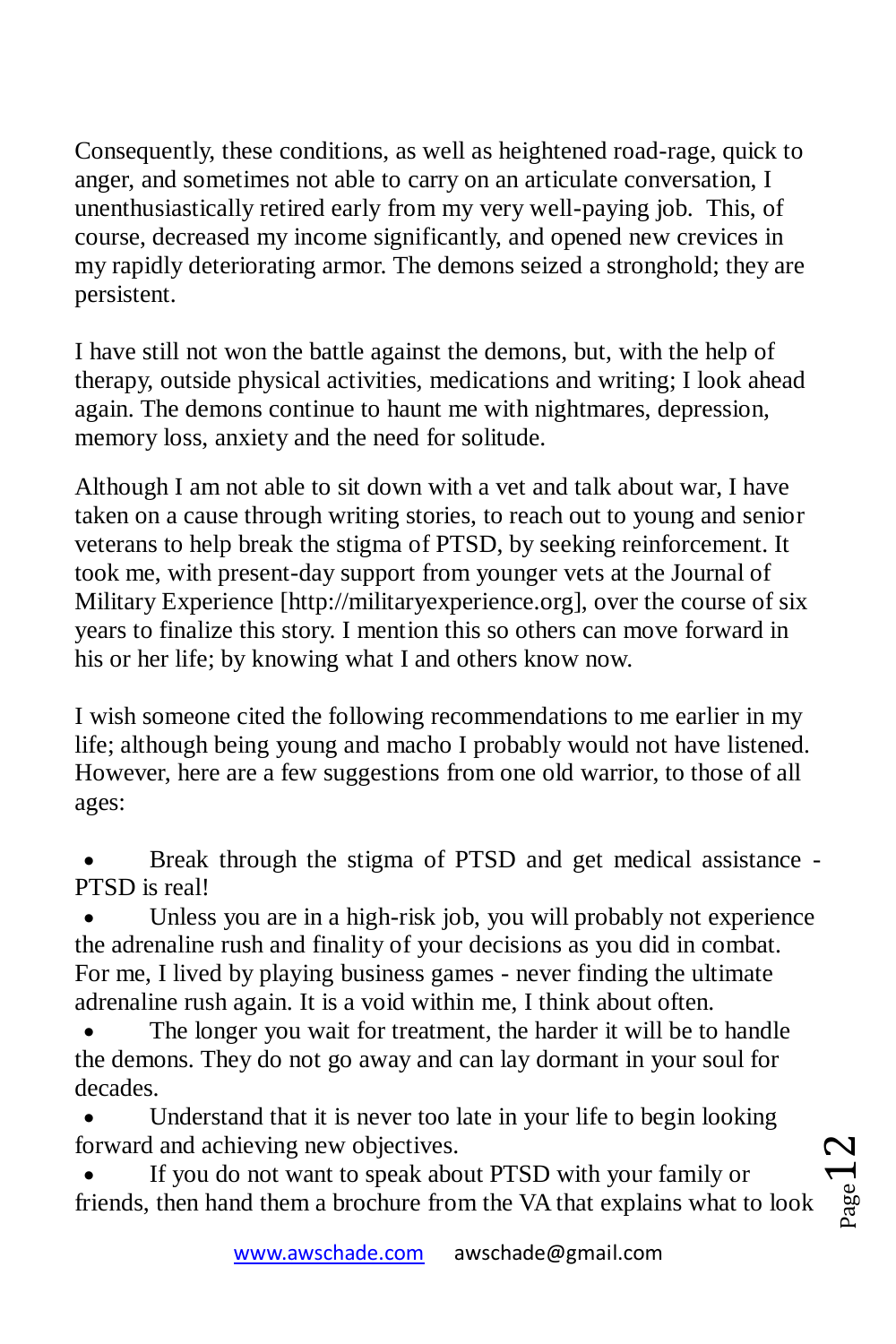for, and why you need their support. You do not have to go into detail about the tragedies of war, but without your loved ones' understanding of your internal battle, your thoughts can lead to divorce, loss of family relationship, or suicide – a terrible waste of a hero.

 Silence and solitude is not the answer! If you have PTSD you may not be able to beat it alone.

 If you are concerned about your military or civilian job, seek help from peer resources. They have experienced what you have been through, and will help keep you living in the present, instead of the past.

 Or contact a person in a peer support group anonymously. They will not know you, but will talk for as long as you wish.

 You cannot explain the horrors of war to someone that has not experienced it, except maybe a PTSD psychologist.

 Get up off your ass and take a serious look into yourself! Accept the fact that if you have continuous nightmares, flashbacks, depression, bursts of anger, anxiety, or thoughts of suicide, you have PTSD. If so, talk to someone who can help.

 There is also financial assistance through the VA, which may help you avoid living a life of destitution.

Finally, let your ego and macho image go. There are many individuals and groups today wanting to help you. If you do not seek help, you may find yourself alone and bitter for a lifetime. The demons are not going away, but with help, you can learn to fight them and win one battle at a time. Please contact the resources below!

## **Semper Fi!**

[AW Schade; a Marine, Vietnam 1966/67, retired corporate executive and author of the award-winning book, *Looking for God within the Kingdom of Religious Confusion.* A captivating, comparative, and enlightening tale that seeks to comprehend the doctrines and discord between and within Judaism, Christianity, Islam, and Secularism. What the seeker discovers, transforms his life forever!]

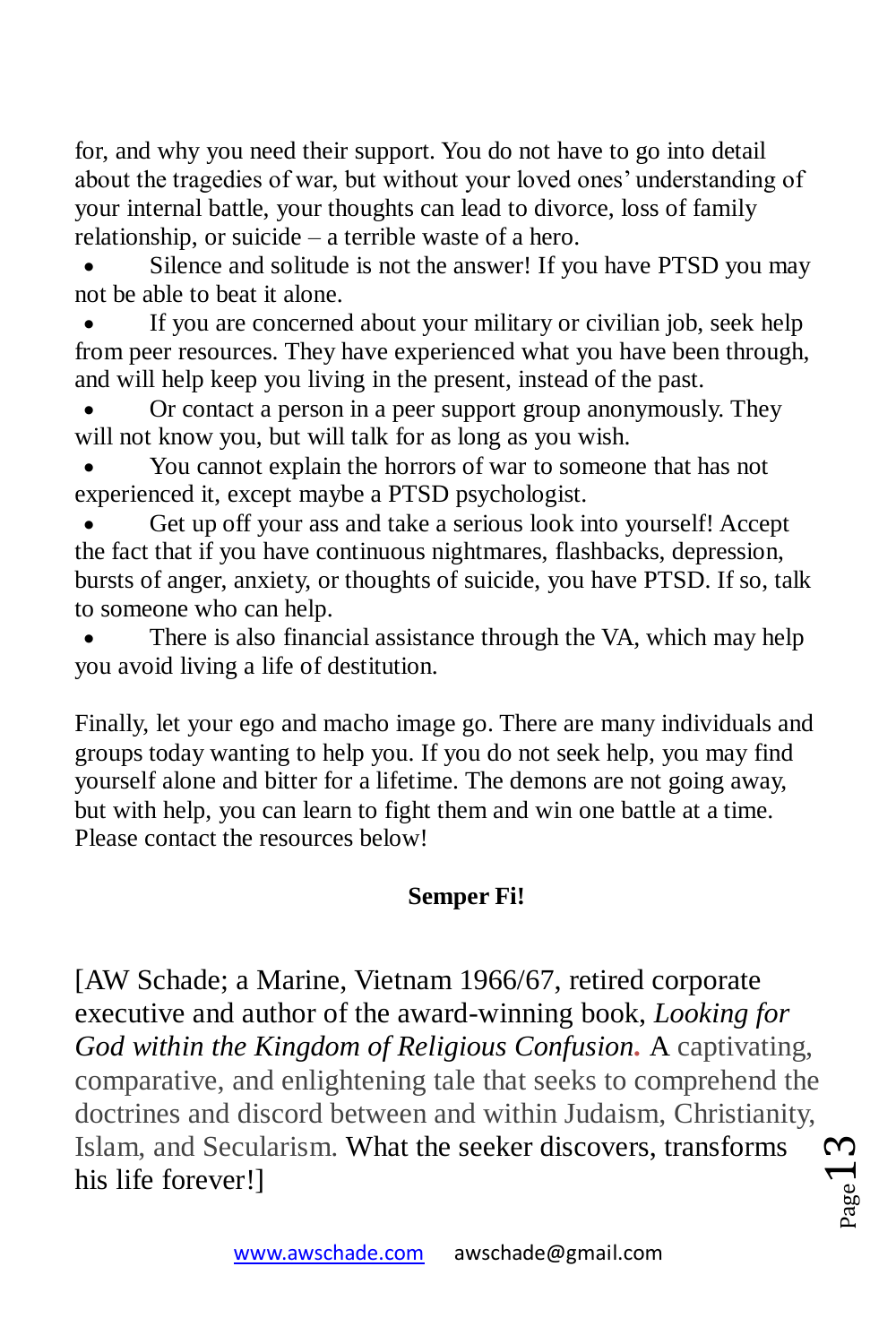# **PTSD Resources USA**

Veterans Administration (VA) [www.va.gov](http://www.va.gov/) Vet Center [www.vetcenter.va.gov](http://www.vetcenter.va.gov/) [VA National Center for PTSD \(Excellent Resources and Info\)](http://awschade.com/WebSitePageEditor/www.ptsd.va.gov) [www.ptsd.va.gov/](http://www.ptsd.va.gov/)

## **VETERAN ORGANIZATIONS**

Veterans of Foreign [www.vfw.org](http://www.vfw.org/) American Legion [www.legion.org](http://www.legion.org/)  AMVETS [www.amvets.org](http://www.amvets.org/)  Disabled American Veterans (DAV) [www.dav.org](http://www.dav.org/) Iraq Afghanistan Veterans of America (IAVA) [www.iava.org](http://www.iava.org/)  Iraq War Veterans Organization (IWVO) [www.iraqwarveterans.org](http://www.iraqwarveterans.org/) Marine Corps League [www.mcleague.org](http://www.mcleague.org/)  Military Order of the Purple Heart [www.purpleheart.org](http://www.purpleheart.org/) Paralyzed Veterans of America (PVA) [www.pva.org](http://www.pva.org/)  Veterans of Foreign Wars (VFW) [www.vfw.org](http://www.vfw.org/)  Veterans of Modern Warfare [www.modernveterans.com](http://www.modernveterans.com/) Women Veterans of America [www.womenveteransofamerica.com](http://www.womenveteransofamerica.com/)

### **PEER GROUPS**

Vets4Vets [http://www.vets4vets.us](http://www.vets4vets.us/)

Coalition for Iraq and Afghanistan Veterans [www.coalitionforveterans.org](http://www.coalitionforveterans.org/)  America Supports You [www.americasupportsyou.mil](http://www.americasupportsyou.mil/)  Black Military World [www.blackmilitaryworld.com](http://www.blackmilitaryworld.com/)  Journal of Military Experience [www.militaryexperience.org](http://www.militaryexperience.org/) Coming Home Project [www.cominghomeproject.net](http://www.cominghomeproject.net/) Give an Hour [www.giveanhour.org](http://www.giveanhour.org/) Grace After Fire [www.graceafterfire.org](http://www.graceafterfire.org/) Helmets to Hardhats [www.helmetstohardhats.org](http://www.helmetstohardhats.org/)  Hire Heroes USA [www.hireheroesusa.org](http://www.hireheroesusa.org/) Marine Parents [www.marineparents.com](http://www.marineparents.com/) Military.com [www.military.com](http://www.military.com/) 

 $_{\rm Page}$ 14